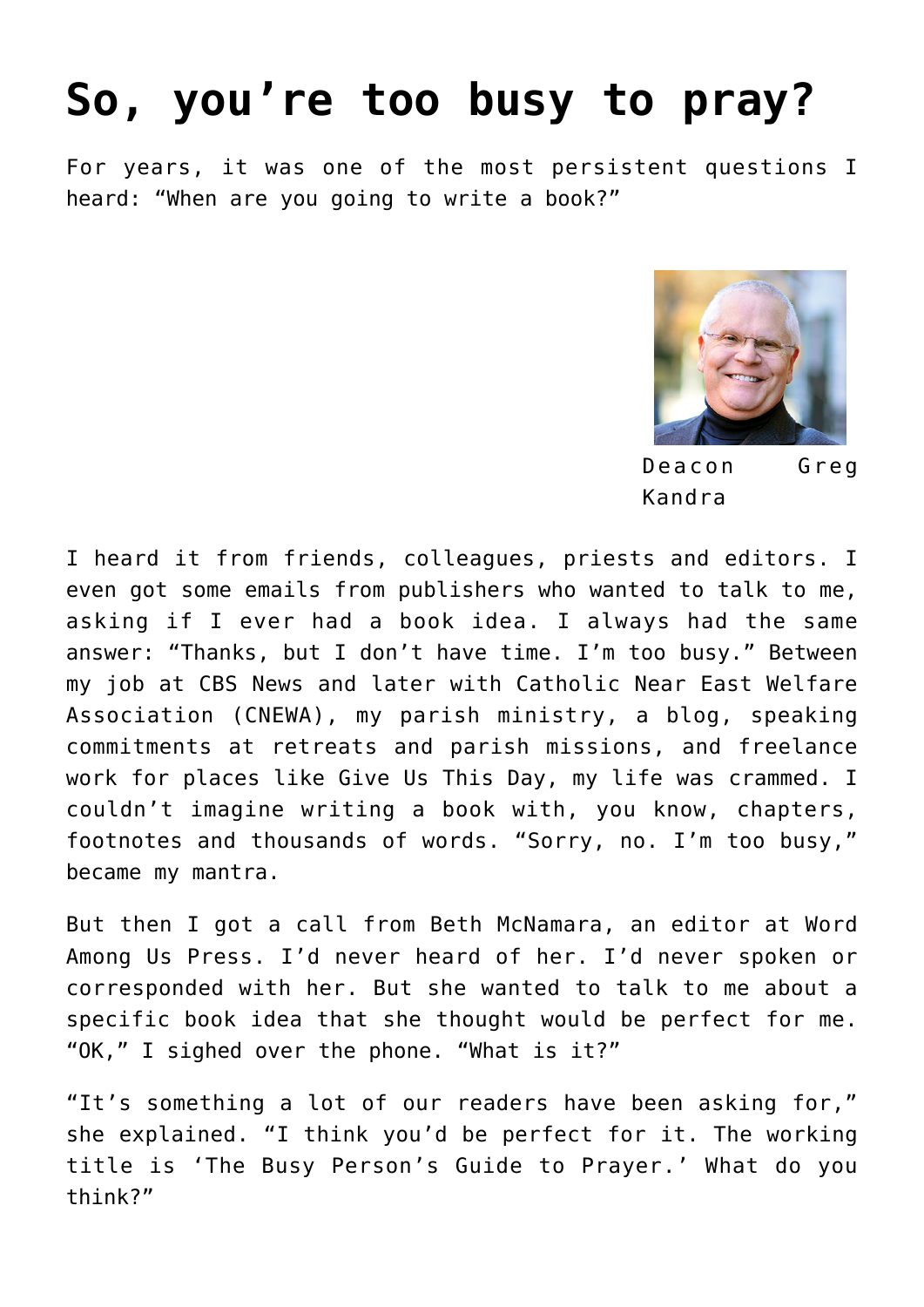My jaw dropped. Angels sang. Beams of light broke through the clouds. "Tell me more," I said. And she did. Ten minutes later, I was hooked. I agreed to write my first book.

## **A simple guidebook**



["The Busy Person's Guide to Prayer"](https://amzn.to/2MH7Aky) was published in March, and I know what you, busy reader, may be thinking: "I'm too busy to read a book about being busy." I get that. Really. Our lives are far more complicated than we would like. We're working longer hours and taking shorter vacations. When we try to schedule anything, even a short period for prayer — or reading a book about prayer — it

seems just impossible. We are all plate-spinners or jugglers now. In the circus of life, we simply have too much to do.

In the world of social media — one, I confess, I know too well — the most popular abbreviation for some of us is "TL; DR," meaning "Too long, didn't read."

But my little book on prayer offers us busy people another way. A simpler way. A less complicated way to think about one of the most important tasks we undertake: prayer. So, knowing how busy you are, here are three quick takeaways from the book that will offer some guidance and hope — and, yes, maybe even encourage you to read the whole book!

### **Prayer is more simple than we think**

First, we need to set aside the notion that prayer is something laborious and hard. In the popular Catholic imagination, it's work. It's novenas. It's Rosaries. It's an hour on your knees before the Blessed Sacrament, whispering prayers from a well-worn book while chanting psalms, singing hymns and inhaling too much incense.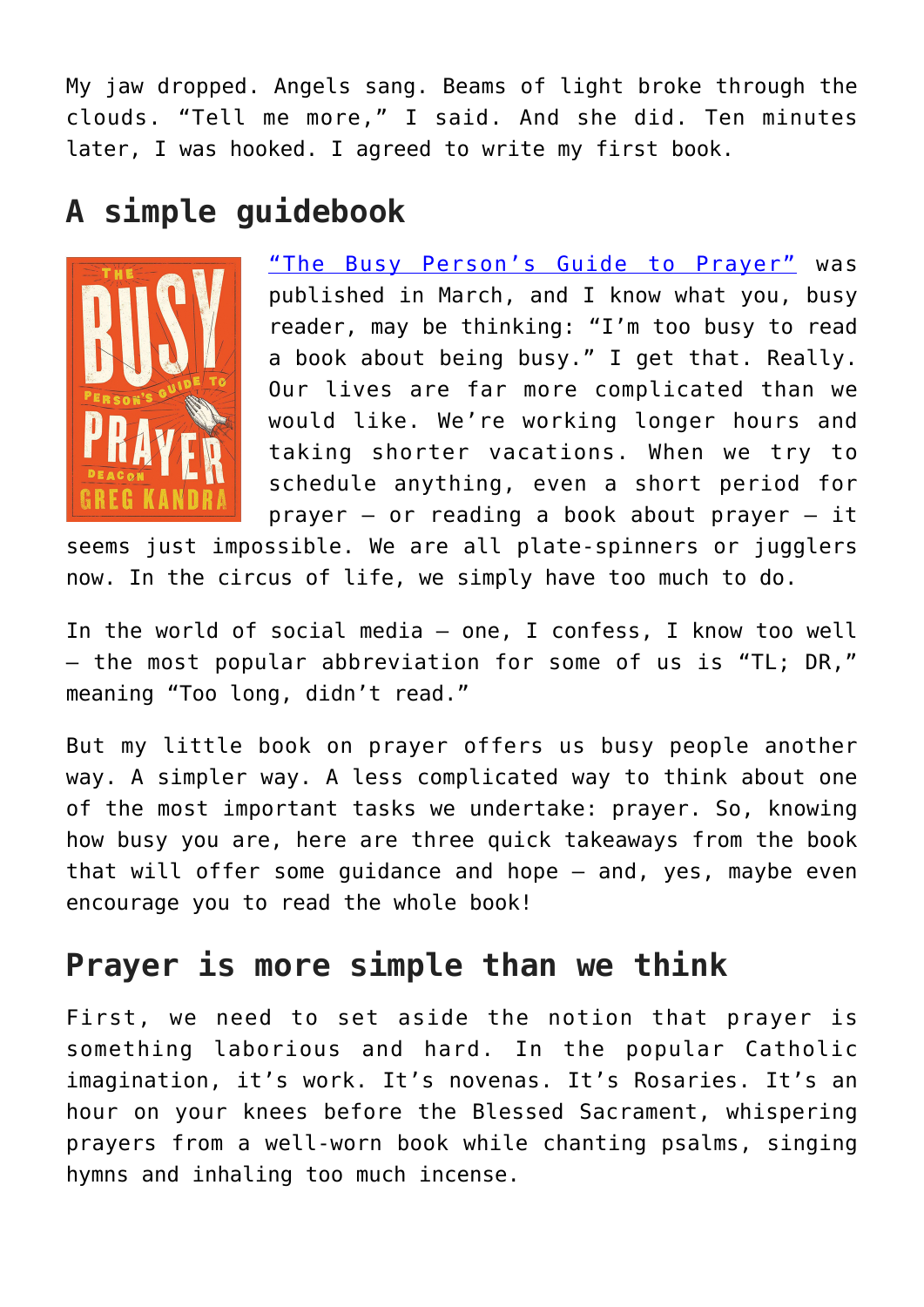Yes, prayer is all of that. But it's also something immediate and accessible.

Prayer, as St. Teresa of Ávila put it, is a conversation with a friend. It is intimate, informal and direct. It is, in the purest sense, simple. God talks and we listen; we talk and God listens. It doesn't need to follow a formula, though rubrics and formalities can be helpful. It should be, first and foremost, a communication with a father, a brother and a friend. We shouldn't complicate it.

#### **Prayer is more than the spoken word**

Second, we need to realize that prayer is more than just saying words. Prayer is also something lived. It is an action. Any gesture, job or mundane task — if done with the proper intention and lifted up as an offering to God — is, in fact, a prayer. In my book, I tell the story of Brother Lawrence, whose spiritual classic "The Practice of the Presence of God" describes how he turned the simple monastic chore of washing dishes into a sacrificial act of love: a prayer in which God was present.

We need to seek out these opportunities to recognize God's presence in our lives and turn those daily routines into living novenas: acts of faith, hope and love.

As I write in the book: "Any work, offered with love to the Lord, can be a prayer if we intend it to be. Really. Answering the phone, tending the garden, typing a term paper, balancing a checkbook, changing a diaper, bandaging a wound — all this and more is part of God's infinitely wondrous and imperfect world. We don't have to just do them. We can pray them."

### **Prayer is developed over time**

Finally, we need to start small, with baby steps. Begin with two minutes a day. Carve out that time in the morning, on the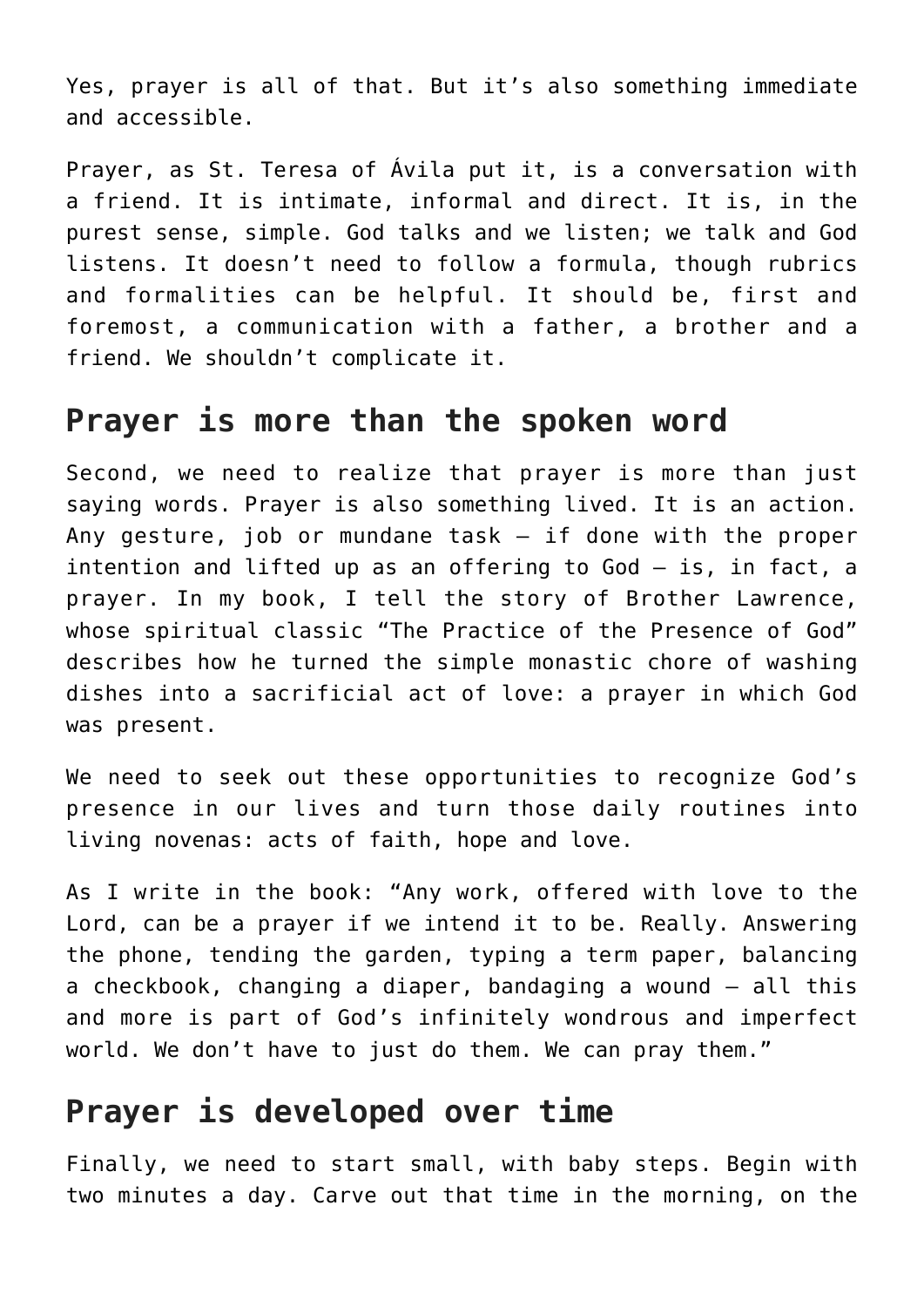bus to work or while sitting at a diner waiting for your lunch. Give that time to God. Check in with him. Let him know you're there, you're thinking of him and that you want to connect.

For starters, try making a habit of saying grace before meals. If you don't know a grace by heart — or if you've conveniently forgotten the one you learned while growing up — don't sweat it. This is a great opportunity to hone your conversational skills with God. Thank him for what you are about to receive and for the people who prepared it. Let him know why you're grateful.

In time, you may find that two minutes becomes four, and four minutes eventually becomes an hour. Soon, you'll wonder where the time went.

But start small. Make prayer a gesture of humility and of hope. God knows you're doing your best. That is all he asks. Begin where you are, and aim to be more. Maybe, one day, you will become an actual prayer warrior! Understand that it isn't always easy, and it's never perfect. And that's OK, too. We are creatures of clay, constantly being formed, shaped, sculpted and refined. Do your part and let God do his. You will be amazed at what happens.

#### **Prayer looks different for all of us**

One of the themes I try to underscore in the book is that we all have our own way to pray, and that's fine, too. The great Jean Vanier said, "Prayer is like a secret garden made up of silence and rest and inwardness. But there are a thousand and one doors into this garden, and we all have to find our own." So, what works for one eager person may not work for another. The faithful soul who adores fingering the beads and saying the Rosary may find it hard to sit and meditate before the Blessed Sacrament. Or the fellow who likes to dive into reading holy Scripture might find the Rosary a chore. And that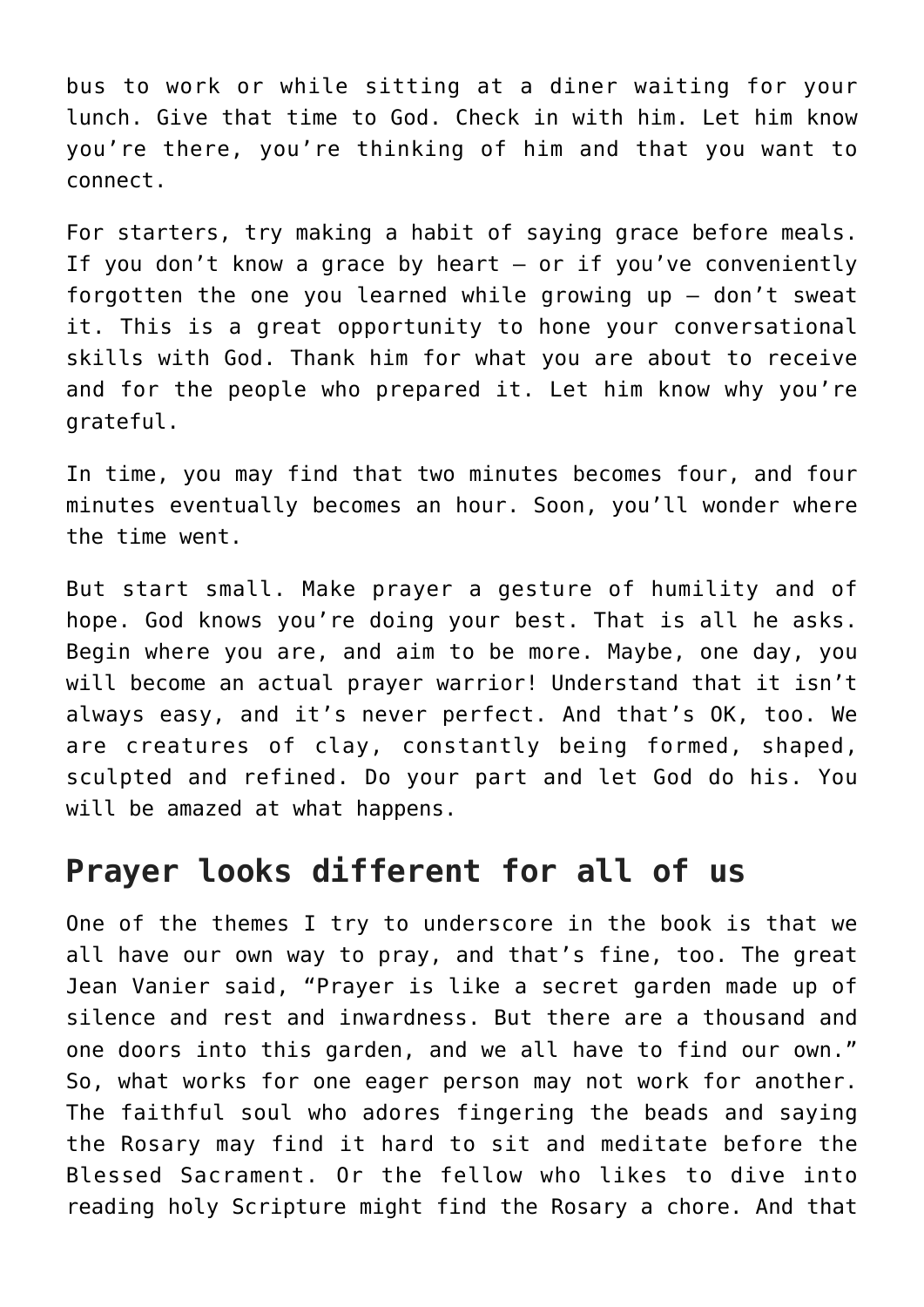is fine, too.

Know this: we are all wonderfully made (cf. Ps 139:14), and God makes himself accessible to each of us in our own way if we are open to his promptings and sincere in our searching. Even when we are busy. Especially when we are busy.

The single most important quality necessary for prayer is, first and foremost, the desire to do it. If you have that, you've already won the biggest battle. Afterwards, it's a matter of patience, persistence and the enduring gift of faith. With time, you may find yourself doing what you never thought possible  $-$  praying unceasingly (cf. 1 Thes  $5:17$ )  $$ because you will find your whole life somehow has been transformed into a prayer. Let us think of this exercise as a way of living and a way of life with God as our companion on the journey.

Go ahead. Give it a shot. Let us pray!

*Deacon Greg Kandra is the creator of the popular blog The Deacon's Bench at [Patheos.com.](http://www.Patheos.com) He serves as a deacon in the Diocese of Brooklyn, New York.*

#### **Wisdom from the Catechism**